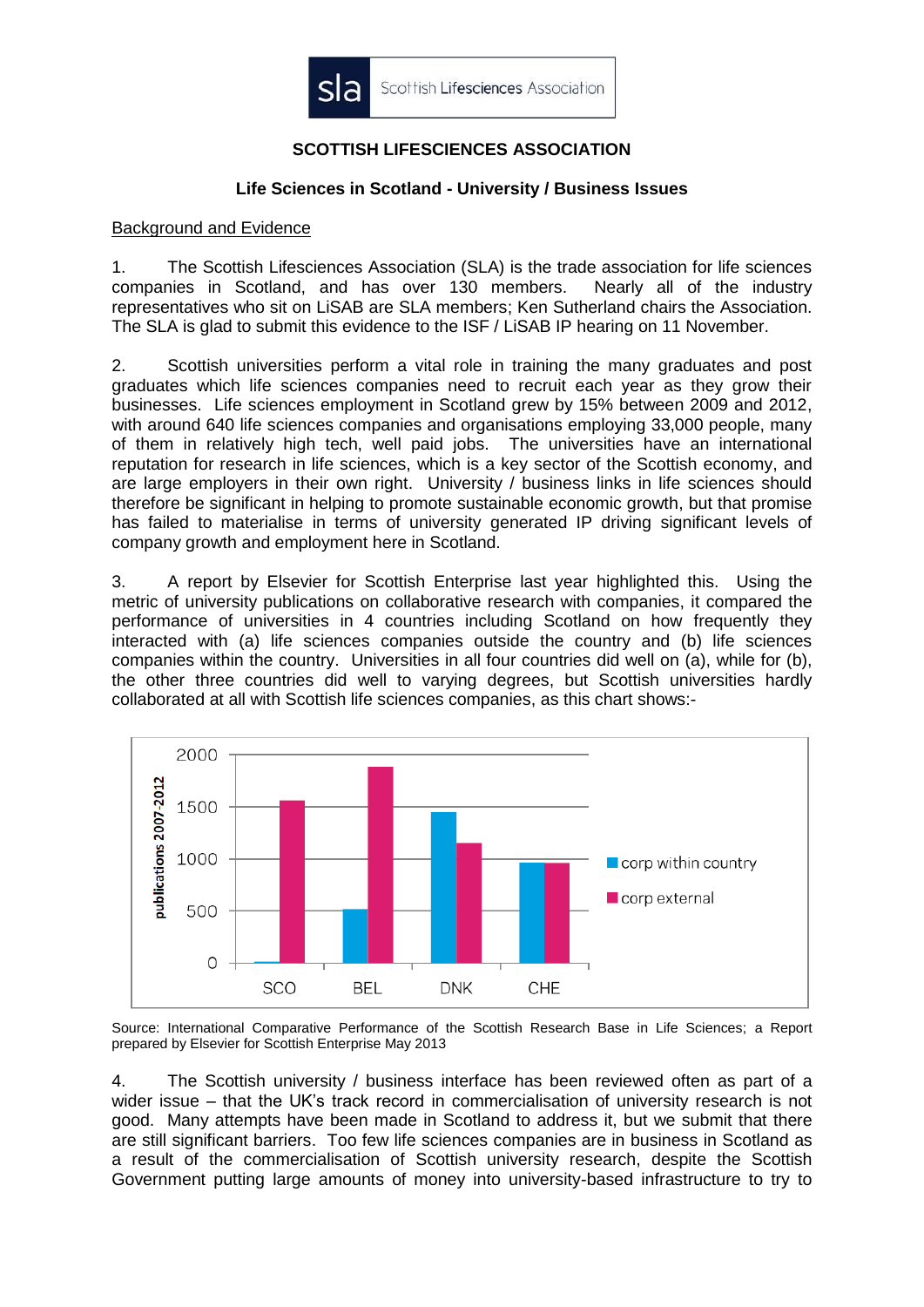

stimulate economic growth in the sector. The common term used by smaller life sciences companies to describe their interaction with Scottish universities is "nightmare", although many of them (e.g. Axis-Shield in Dundee) interact successfully with universities in other countries, as well as with *some* Scottish universities. The Elsevier report illustrates one of the effects of this issue for Scottish life sciences – a lack of collaborative research with indigenous companies.

#### What are these life sciences university / business issues?

4. We have sought to analyse the issues in consultation with our member companies through our SLA Innovation Special Interest Group, which is chaired by Dr David Pritchard, Research Group Manager at Axis-Shield. We endorse the need for universities to do pure research, but we believe that there are several significant issues which need to be addressed:-

- The tendency for academia to do too much "me too" research (driven by a focus on research status and the need to publish results) as opposed to commercially useful, practical research is one;
- Overvaluation of underdeveloped university derived IP is another, which creates the consequent difficulty for companies who want to secure exclusive rights to that IP in order to commercialise it;
- The insistence of each university on using its own voluminous legal documentation when dealing with SMEs wishing to license IP, but who do not have the resources to process it, and so often walk away;
- University research sometimes competing with the commercial activities of life sciences companies.

5. We were interested to receive the questions issued to LiSAB members in preparation for the hearing. Dr Pritchard has answered them from his own extensive experience; his responses are at Annex A.

6. There has in our view been a failure of well-intentioned Government moves to address the issues, including:-

- the Intermediate Technology Institute (since closed down);
- setting up Technology Transfer Offices (TTOs) in universities:
- the more recent attempts to embed Easy Access IP into all Scottish universities, under which companies could gain exclusive access to university IP in a quick, simple and cost-free way; and
- plans for an Integrated Knowledge Exchange Office covering all universities, which would have provided a single point of contact for life sciences SMEs to all commercialiseable life sciences research in Scotland, but which has not fully come to fruition.

#### What should be done?

7. Through the means of the Health Innovation Partnership, NHSScotland is starting to act as a driver of economic growth in Scottish life sciences. The SLA believes that serious consideration should be given to structural reform of the funding of university research to greatly raise the value placed by the HE sector itself on commercially valuable research done in close conjunction with Scottish life sciences SMEs, in order to encourage the transfer of the results into the economy. We are under no illusions about the scale of this challenge, or the timescale, but other countries (e.g. Canada / Korea) have addressed it,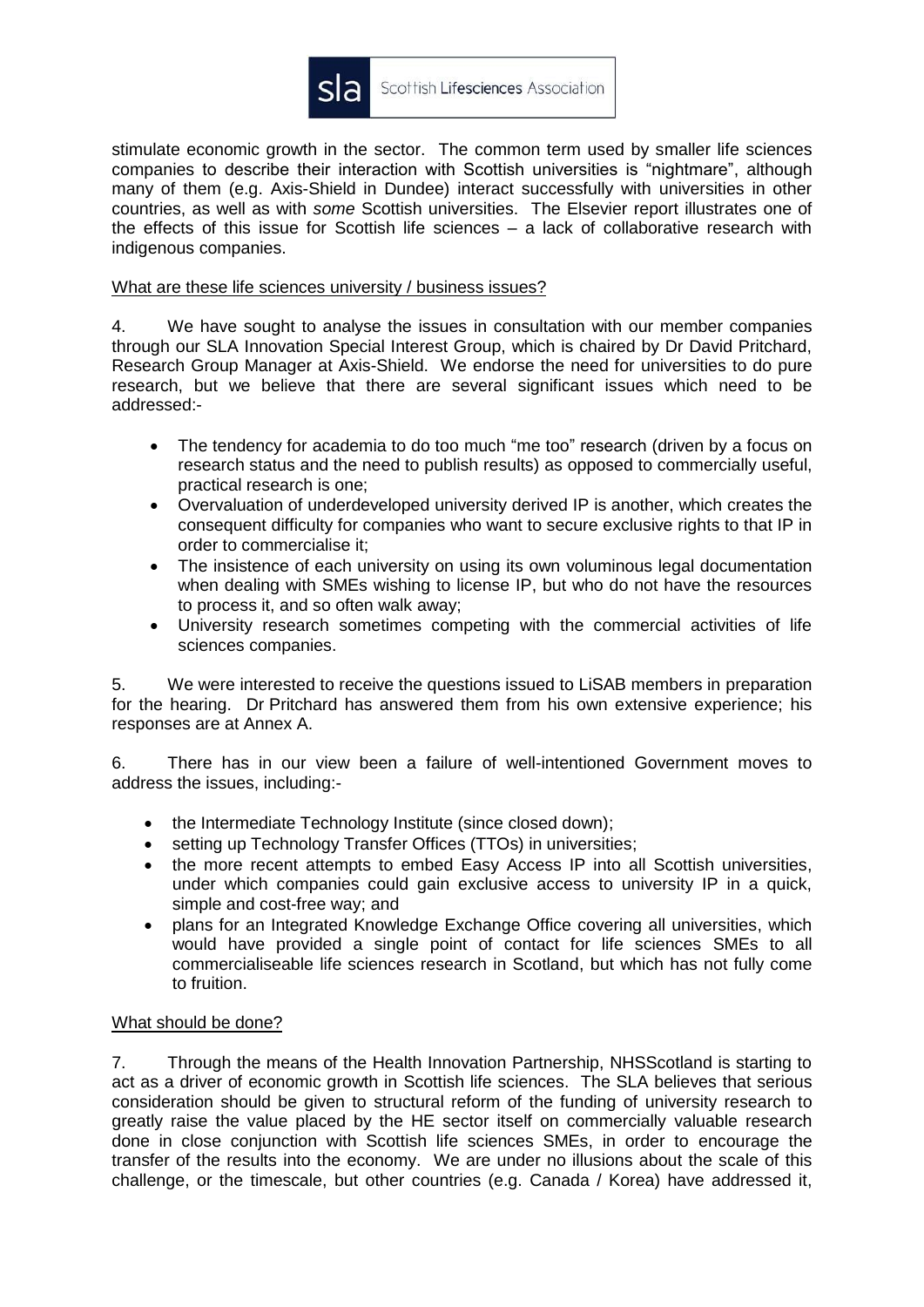

with their universities focussing hard (albeit not exclusively) on commercially valuable research and working closely with local companies.

8. It may be a step too far to make it illegal for Scottish universities to actually own IP. However, we believe that a radical solution needs to be considered, in order to unlock what should be the potential represented by the HE sector as a driver of economic growth in Scottish life sciences. That is why we have proposed to the Smith Commission (see Annex B) that the UK Government's funding to the UK Research Councils should be reviewed, and an appropriate proportion of it devolved within the ambit of the Scottish Government Block Grant, and ring fenced to SFC. At the moment, RCUK funding accounts for 25% of all Scottish university research funding. This funding would be allocated by SFC, along with its own research budget, with a caveat that a specific share of the total is devoted to commercially translatable university research in partnership with companies in Scotland.

9. Meantime, we observe that Scottish Funding Council (SFC) funding comprises even more (34%) of all Scottish university research income, and that this research funding is allocated with no caveats beyond the stipulation that it be used for "high quality" research (and the decisions on what constitutes "high quality" is taken by academic panels). We propose that this should change, and that at least some of this funding should be allocated with the proviso that it be devoted to commercially translatable university research in partnership with companies in Scotland. The metric by which to measure the success of this arrangement would be an increase in the number of Scottish research projects in which companies are collaborating with Scottish universities, as measured by the number of university publications on these collaborative research projects. The outcome would be stronger growth in the life sciences sector and the Scottish economy.

10. We also propose that the Scottish Government should review the objectives it had when it asked the HE sector, via SFC, to implement Easy Access IP and an Integrated Knowledge Exchange Office. These requests were not completely ignored, but in our view, implementation is not achieving the desired results, one of which was sustainable economic growth in life sciences. We propose that these mechanisms should be re-designed and implemented in a way which, inter alia, makes life sciences business growth based on university research an explicit objective. It would help universities to maximise the income generated from successful collaboration with industry – the University of Glasgow earns around £1m a year from licensing IP, and £65m a year from industry collaboration.

*Scott Johnstone* CEO Scottish Lifesciences Association 29 Drumsheugh Gardens **Edinburgh** Scotland EH3 7RN m. +44 7731 985582 w. [www.scottishlifesciencesassociation.org.uk](http://www.scottishlifesciencesassociation.org.uk/)

24 October 2014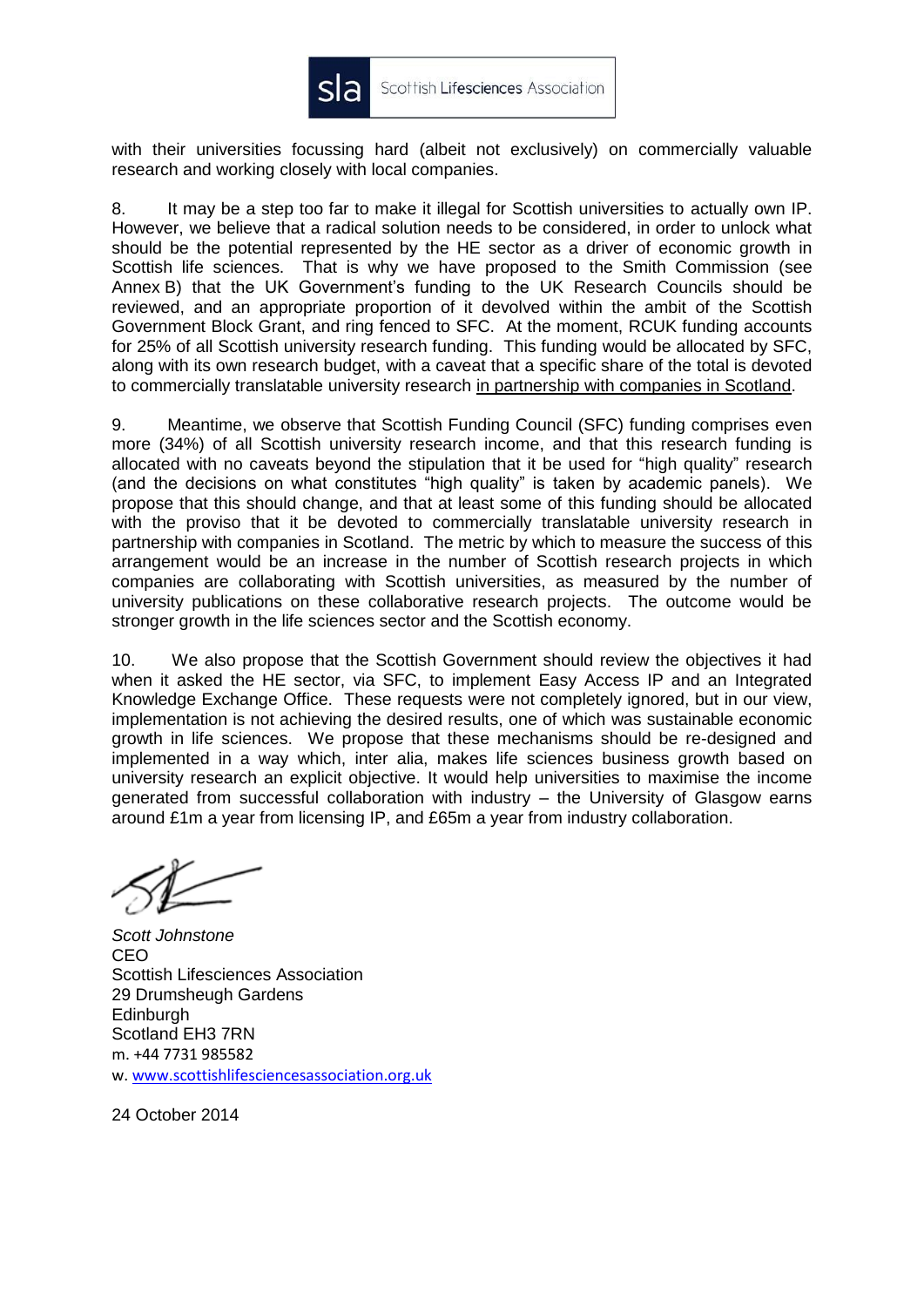

The following views are those of Dr David Pritchard, Research Group Manager at Axis-Shield and Chair of the SLA Special Interest Group on Innovation, given in response to the questions put by Scottish Enterprise.

# *1. What has been your involvement in and experience of HE / business collaboration?*

As head of the Research Group within Axis-Shield I have had extensive involvement with HE organisations around the world. This experience had mainly been in seeking commercialisation opportunities for new diagnostic markers or technologies, but has also been in seeking academic partners to undertake particular programs of work for us.

# *2. From your experiences, what value have you (seen) secured from HE- business interactions; what has worked well and what barriers have you encountered?*

What has worked particularly well has been:

- Primarily within USA, Canadian and Scandinavian Universities, the Tech Transfer Offices are good at proactively discussing and understanding the types of opportunity that our business is seeking, resulting in early, focused and relevant communication of potentially interesting opportunities.
- Many (but not all) universities are starting to have a more realistic view on the value of their IP, and on how much work is required to take this from concept to a full commercial product.
- Some geographical areas have a single portal to view IP and initiate licensing discussions.

Things that work less well are:

- Many universities within Scotland (and within the wider UK) are not particularly effective in highlighting opportunities to relevant companies. I have 'inadvertently' come across technologies arising within Scottish Universities that they should have been banging on my door about. This contrasts with for example some parts of the USA, where I receive very targeted and frequent communications.
- Within the UK (and particularly Scotland) where an academic moves from one institution to another the IP status becomes complicated or even completely lost. 2 specific examples.

i, A research group moved from one English university to another; both universities are seeking rights to the IP produced by this group, which is greatly complicating agreeing commercial terms (and indeed is producing a very real risk that the IP will not be licensed and commercialised at all).

ii, An academic who had filed patents for an interesting new diagnostic marker moved from one Scottish university to another. On contacting the original university, we were told that the IP had moved with the academic to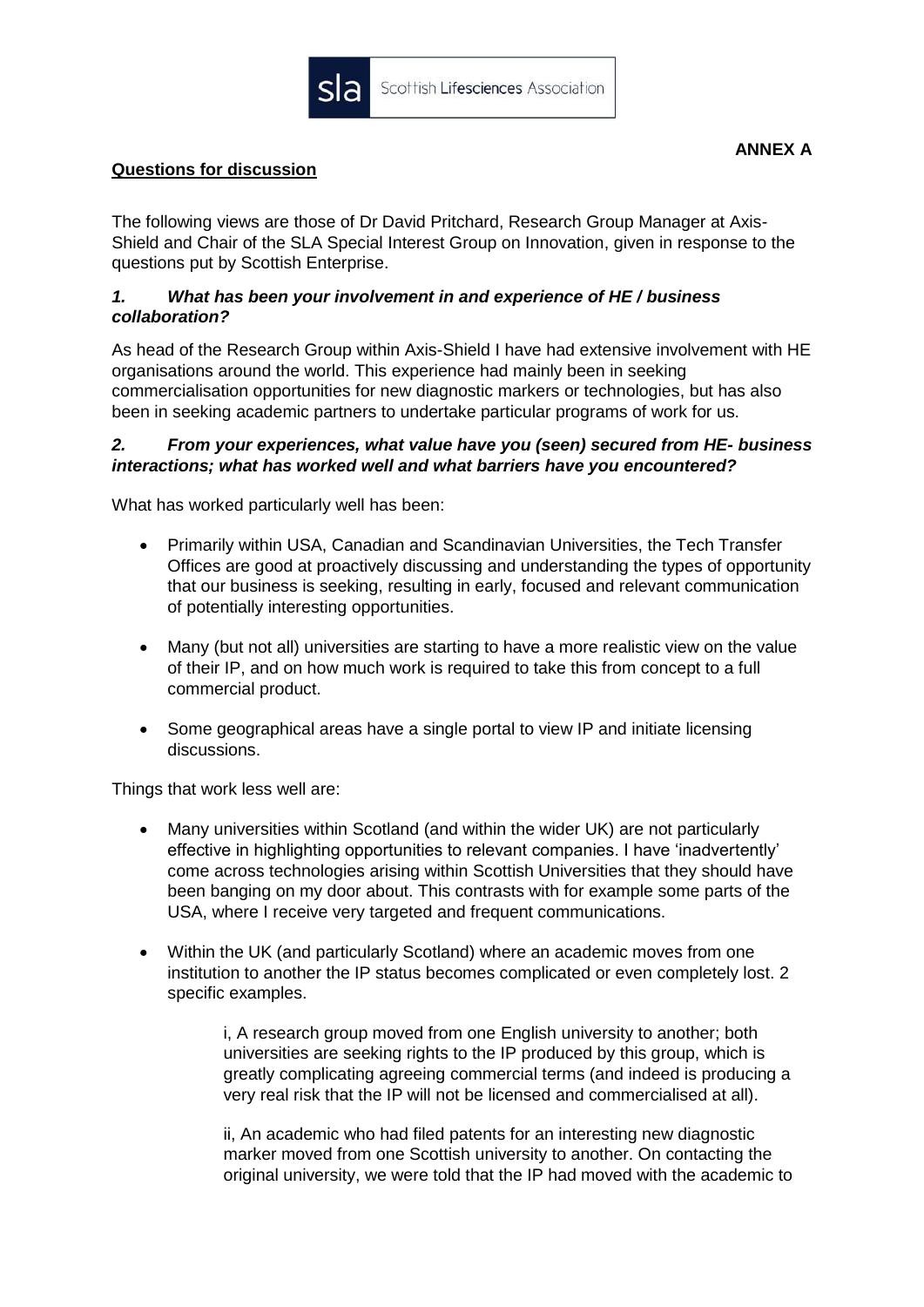

the new university. However, despite several attempts to contact the new university regarding this opportunity, no response was obtained and therefore the potential to commercialise this work was lost.

This issue could be overcome by having a common portal for all IP within Scotland (although as shown in example i above this a UK wide problem and a UK wide portal would be even better).

- There are too many small public sector groups working on innovation, IP commercialisation and HE-Business interactions within Scotland. At a recent meeting of the Scottish Lifesciences Association Innovation Special Interest Group, all of the attendees were aware of some of these public sector groups but it was evident that no-one knew of them all and in particular did not have an understanding of particular roles and responsibilities of these groups (there was a perception that there was a lot of overlap between them). It should be noted that this SLA SIG is composed of people within industry that are likely to have most interaction with and understanding of these public sector organisations.
- The full economic cost model applied by UK universities to interactions with business is a considerable barrier to establishing collaborations. It is often more cost-effective for businesses to work with universities outside of the UK even when grant funding is available. A specific example is a project that we wished to undertake with a Scottish university. This was eligible for KTN funding but even with this support, the cost of the project to the company was double that of getting the same work performed by a university in Spain.
- It is often the case that 'university academics' only look to engage with industry when seeking support for grant funding (and require a letter of support from industry etc.), This can engender a view that their concern is only in 'research' and that endproducts are of little interest.

# *3. How can (the treatment of) intellectual assets, including IP a) facilitate university-business engagement b) support business innovation*

Much of this is addressed in answers to other questions, but I believe that overall a more collaborative approach would be beneficial. This collaboration and business engagement should be from an early stage and would result in stronger and more valuable IP that would benefit academia, industry and Scotland as a whole. For example, I have seen IP (originating in Scotland) that was essentially worthless whereas it could have been transformed in to valuable and effective IP had industry been consulted about what claims were commercially important. However, I should note that on several occasions a major Scottish university has approached me seeking guidance on the commercially important aspects of IP and how to structure the patent and claims accordingly.

# *4. Does the treatment of intellectual assets, especially IP, support the success of universities and businesses? How does the approach in Scotland compare internationally?"*

The success of our company is based upon IP, and how it is managed is a key component of our strategy. In my experience, innovation within Scottish universities ranks among the best in the world, but the biggest difference that I observe with some other countries is the desire and framework that universities in these countries have to translate this in to a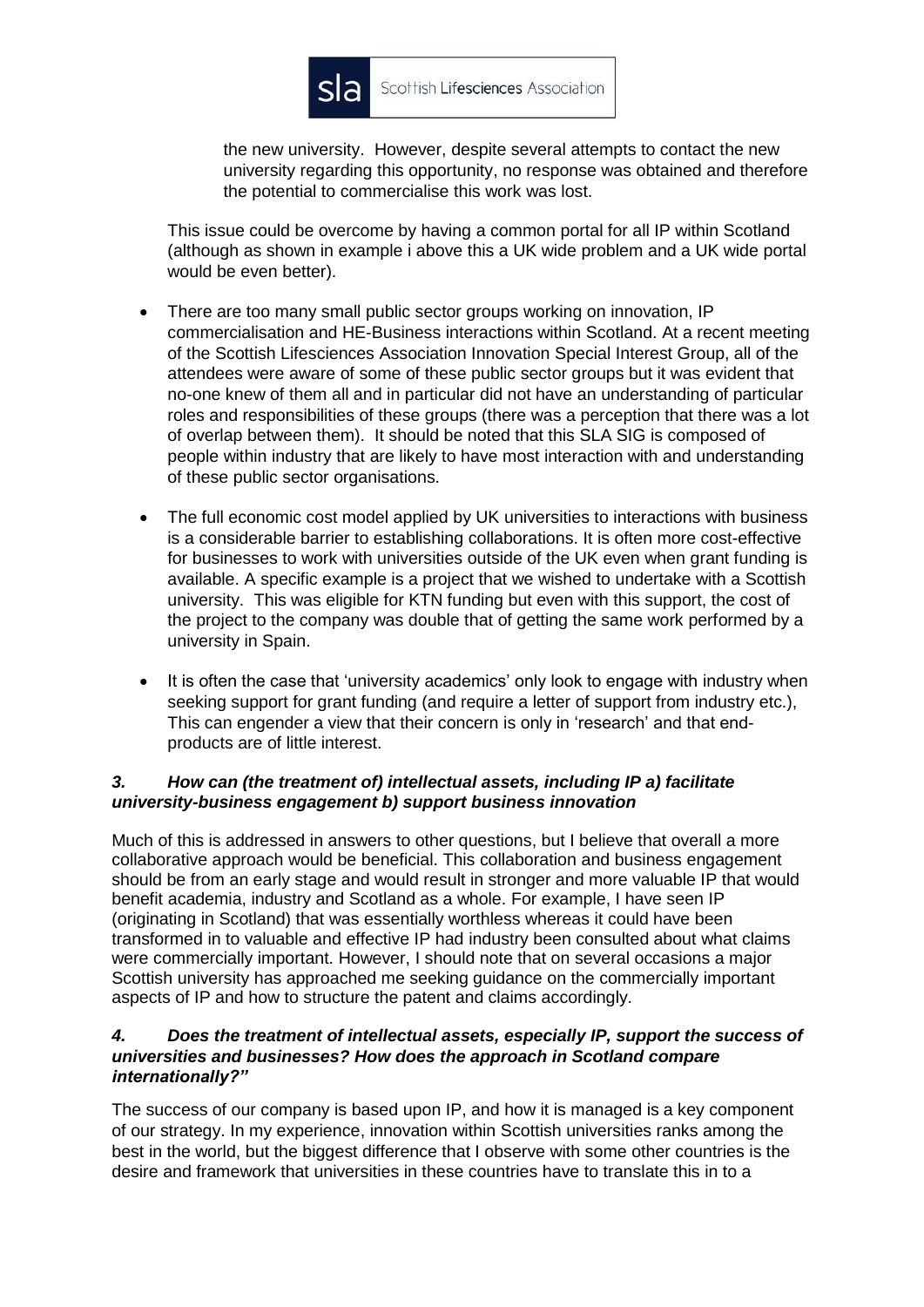

commercially viable end-product. To some extent, this is driven by academics within Scotland being rated by their publications and grant funding rather than industry engagement. I often find it frustrating that it is easier for me to identify and discuss opportunities in Massachusetts or California universities than a Scottish institution that is tens of miles down the road.

### *5. Should companies have free access to all University IP? What are the pros and cons of such an approach for universities and businesses?*

Our view on this is rather ambivalent. An advantage could be that it would remove the sometimes unrealistic expectations of a substantial up-front fee for what is still a high-risk undertaking. On the other hand, universities need to guard against companies acquiring free-of-charge IP in order to block others developing products that challenge their own (i.e. obtaining IP so that it sits on a shelf but blocking others from entering the market). For many companies in life sciences, the substantial investment required to commercialise a product is only financially viable if they have an exclusive licence to the IP and this needs to be taken in to consideration. My personal view, is that in general, free access to University IP is worthy of consideration if the University has failed to obtain commitment to a more traditional licensing arrangement within 6 to 12 months of filing the application.

# *6. Do universities and businesses value IP differently? How do they determine that value? What value is realised from IP by universities and businesses?*

In general the answer to the first question is 'Yes', although there are differences between countries, regions and individual universities and we are starting to see university valuations become more 'realistic'. Unsurprisingly, university assessments of value may be based on best case scenarios (e.g. assuming that everyone in the total available market will use the product 5 times a year at £50 a time) whereas the business assessment of value is often based on a (frequently single figure) percentage market penetration with a lower unit price. In our experience, universities can fail to appreciate that there is frequently still considerable risk for companies that acquire IP and that a very substantial effort is required to produce a commercial product. It is worth noting that changes in the marketplace and in patent law in major territories are almost certainly having a detrimental value on IP, for example the US Supreme Court ruling on 'patenting of natural phenomena' means that US patents are now not likely to be granted in many areas of the life sciences. My personal preference is to base agreements mainly around royalties upon sales as that seems to be fairer to all parties with the return being based upon actual market uptake rather than trying to predict (and basing license fees etc. on) what might happen.

#### *7. Would the economy benefit from a single set of terms and a common process used to spinout companies/license IP from all Scottish universities? Are there limits to standardisation given the wide diversity of contexts?*

In our view such a system would be advantageous as it would facilitate more effective and rapid discussions. We believe that flexibility would be required to adapt to particular circumstances and requirements but that starting with a *pro-forma* set of terms would be a good way forward.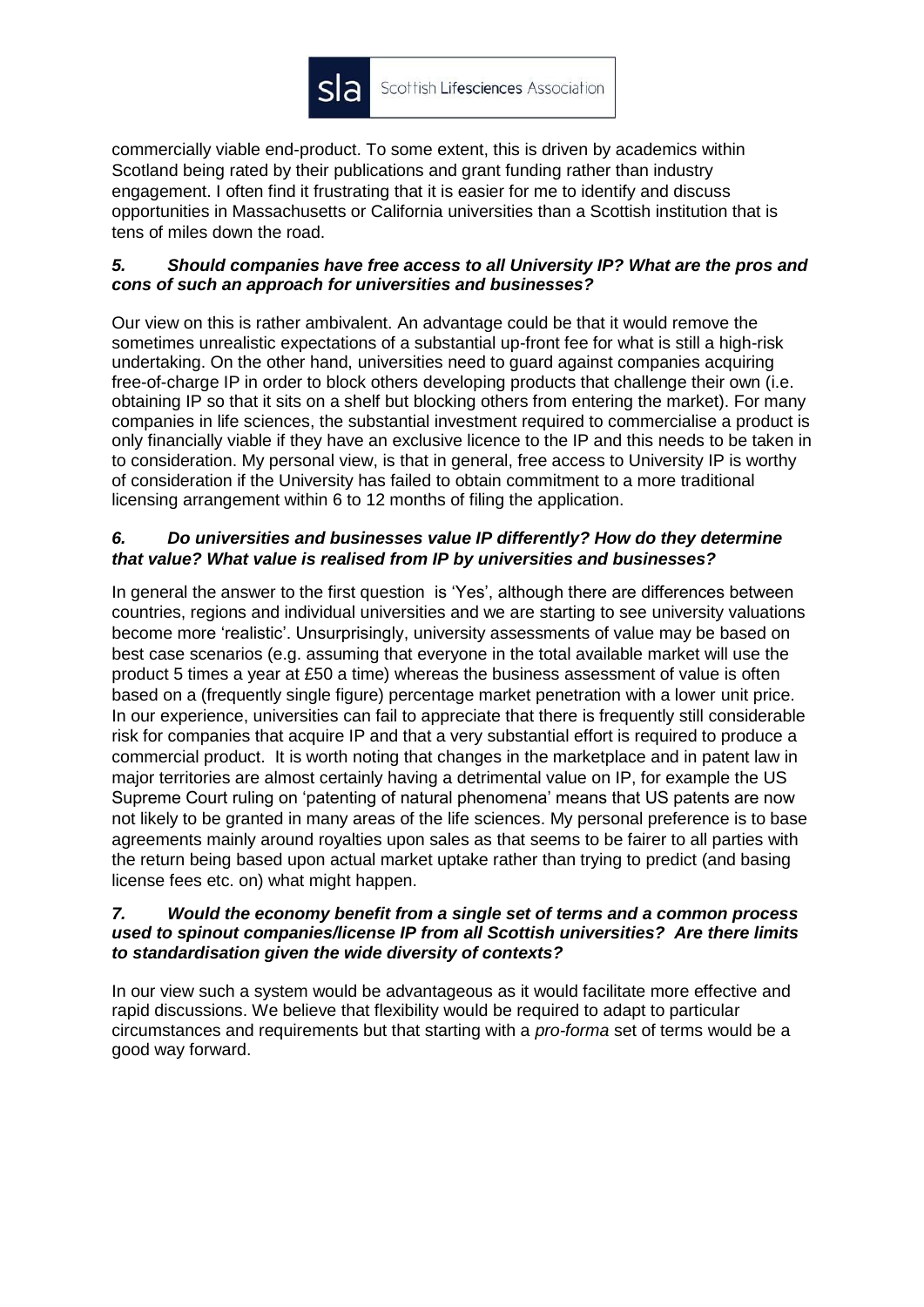

### *8. Scotland appears to suffer a failure to grow "companies of scale" across the board, [but particularly in the life sciences sector]. Why don't [lifescience] companies grow to a larger scale in Scotland & are there any changes you might suggest to address this?*

One factor here is that the life sciences are generally a highly regulated environment, and therefore it is difficult for a small organization to proceed past a certain stage due to the investment and resources required to pass these regulatory hurdles. Sometimes, universities seem to proceed down the 'spin-out' route without giving adequate consideration to licensing to an existing organisation (although this may just be that appropriate business have not been approached). One option might be that smaller companies might partner with larger organisations, which could bring their experience, knowledge and resource to assist with particular elements of the project. It is likely that any dilution of the small organisation's potential profit (e.g. from a royalty payable to larger organization) will be outweighed by the reduction in risk and facilitation of reaching the market.

#### *9. What impact does the current level of resourcing and prioritisation (people/time/training/experience) – from universities, companies and support agencies - have on the success of negotiations, including those for IP licensing?*

In my experience the levels of resourcing and prioritisation are adequate for negotiations including those for IP licensing.

Dr David Pritchard

Research Group Manager at Axis-Shield, Dundee and Chair of the SLA Special Interest Group on Innovation

20 October 2014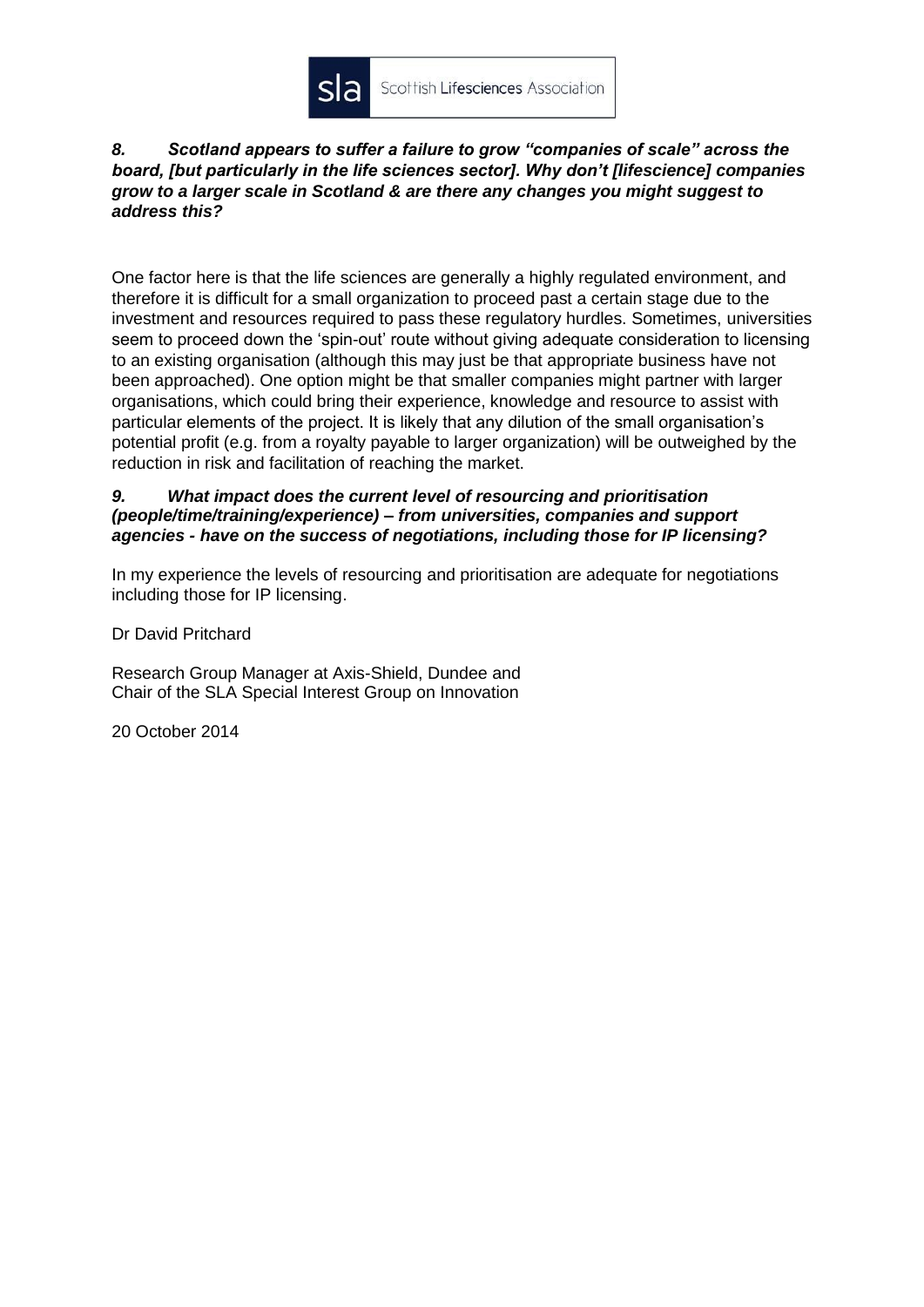

### **ANNEX B**

# **SLA SUBMISSION TO SMITH COMMISSION**

### **Generating economic growth from Scottish university research in life sciences –**

# **Proposed devolution of UK Government Science and Research Budget**

1. **Background**: Scottish universities perform a vital role in training the many graduates and post graduates whom life sciences companies need to recruit each year as they grow their businesses – life sciences employment in Scotland grew by 15% between 2009 and 2012. They also have an international reputation for research in life sciences. A key sector of the Scottish economy, the life sciences sector comprises around 640 life sciences companies and organisations employing 33,000 people, many of them in relatively high tech, well paid jobs. University / business links in life sciences should therefore be significant in helping to promote sustainable economic growth, but that promise has failed to materialise in terms of university research and IP driving life sciences company growth in Scotland.

2. **Evidence**: This assertion is evidenced in a report for Scottish Enterprise last year by Elsevier. Using the metric of university publications on collaborative research with companies, Elsevier compared the performance of universities in 4 countries including Scotland on how frequently they collaborated with (a) life sciences companies outside their countries and (b) life sciences companies within their countries. Universities in all four countries did well on (a), while for (b), the other three countries in varying did well degrees. However, Scottish universities hardly interacted with Scottish life sciences companies at all:-



Source: International Comparative Performance of the Scottish Research Base in Life Sciences; a Report prepared by Elsevier for Scottish Enterprise May 2013

3. **Issues**: The Scottish business / university interface has been reviewed often as part of the wider issue of the success or otherwise of UK commercialisation of university research. Many of Scotland's successful life sciences companies interact frequently and successfully with universities in other countries (e.g. Axis-Shield in Dundee with University of California). However, few life sciences SMEs are in business in Scotland as a result of the commercialisation of Scottish university research, despite large amounts of Government money going to universities to stimulate economic growth in the sector. Issues include:-

 A tendency for academia to engage in research driven by a focus on research status and the publication of results, as opposed to doing commercially valuable research in collaboration with and for companies;